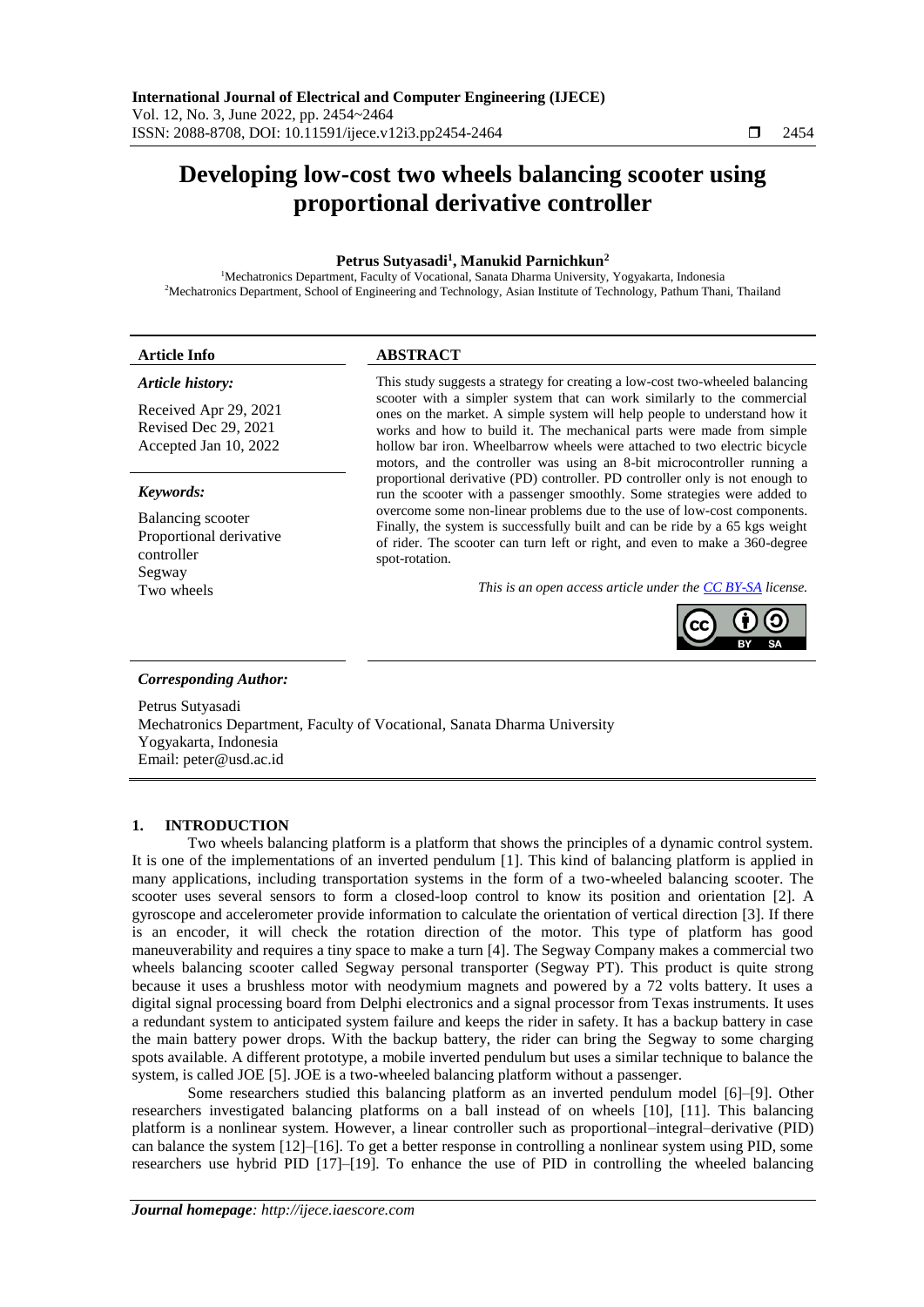platform, fuzzy control is employed together with the PID control [20]. A fuzzy controller is used to calculate the PID gain on the fly [21]. Another approach uses only a fuzzy controller [22] and a double loop fuzzy controller [23] to control a self-balancing robot. Another approach is using optimized PID for a balancing system [24], optimal control [25], [26] and adaptive control [27]. A comparison of an optimized PID and an optimized fuzzy show that optimized fuzzy performs faster and less jerky [28]. Backpropagation neural network is also capable of navigational control of a two-wheeled balancing robot in an unknown terrain [29].

A two-wheeled balancing platform as a personal transporter should provide stability on each of its maneuvers during the riding. The most critical consideration in designing this type of scooter is stability. That is due to the simplification of its modules, including the controller. All of the papers listed above say little on solving weaknesses like backlash, low power motor drivers, or too much noise while using low-cost sensors. These issues emerge as we create a rideable balanced scooter using low-cost parts. The remainder of the paper is organized as follows; section 2 describes the research methodology. Section 3 shows the result and analysis. Section 4 presents the conclusions.

# **2. RESEARCH METHOD**

#### **2.1. Mechanical design**

The structure of the scooter is made from square hollow bar iron. The overall mechanical design is made using SolidWork software. The construction consists of two major parts: the handlebar part and the base part. Both of them are combined using bolt and nut at the lower part of the handlebar. Its controller, direct current (DC) drivers, DC motors, sensors, and batteries are put on the base part. The base part is connected to the wheels. The handlebar part is used to mount battery indicator, switches, and steering potentiometer. There is an emergency killing switch as well. The switch is used to cut the power immediately in case the system is not stable.

The center of gravity (CoG) of the system should lie on the center. All of the components, especially those that have more weight should be put evenly. The controller can balance the system dynamically. But if the CoG is lied rather to the front, the scooter will balance itself with the handlebar tilted back to maintain the CoG position on the center. This situation is not comfortable at all for the passenger. Tilting the handlebar forward or backward will move the system forward or backward. So, to ease the works of the controller, the handlebar should be designed to stay vertical during the static balance. The scooter tends to move in the direction where the system is statically unbalanced. The motor has a built-in gearbox with an 88:9 ratio. Another ratio was added using a sprocket system with a 2:1 ratio. Figure 1 shows the mechanical design of the scooter. Figure 2 shows the free body diagram of a two wheels balancing platform. The free body diagram of the left and the right wheels are shown in Figure 2(a). While Figure 2(b) shows the free body diagram of the chassis and the handle bar. The linearized state space equation is [30]:

$$
\begin{bmatrix} \dot{x} \\ \dot{x} \\ \dot{\phi} \\ \ddot{\phi} \end{bmatrix} = \begin{bmatrix} 0 & 1 & 0 & 0 \\ 0 & \frac{2k_m k_e (M_p l r - I_p - M_p l^2)}{R r^2 \alpha} & \frac{M_p^2 g l^2}{\alpha} & 0 \\ 0 & 0 & 0 & 1 \\ 0 & \frac{2k_m k_e (r\beta - M_p l)}{R r^2 \alpha} & \frac{M_p g l \beta}{\alpha} & 0 \end{bmatrix} \begin{bmatrix} x \\ \dot{x} \\ \phi \\ \dot{\phi} \end{bmatrix} + \begin{bmatrix} 0 \\ \frac{2k_m (I_p + M_p l^2 - M_p l r)}{R r \alpha} \\ 0 \\ \frac{2k_m (M_p l - r\beta)}{R r \alpha} \end{bmatrix} V_a \tag{1}
$$

with

$$
\beta = \left(2M_w + \frac{2I_w}{r^2} + M_p\right) \dots \alpha = \left[I_p\beta + 2M_pI^2\left(M_w + \frac{I_w}{r}\right)\right]
$$

Variables used on the (1) are listed:  $k_m$  is torque constant,  $k_e$  is back EMF constant, R is armature resistant,  $V_a$  is applied voltage,  $I_wI_w$  is inertia of the wheels, r is radius of the wheels,  $I_pI_p$  is inertia of the chassis,  $\phi$  is scooter's leaning angle,  $\dot{\phi}$  is angular velocity of the scooter's leaning angle,  $\ddot{\phi}$  is angular acceleration of the scooter's leaning angle,  $l$  is distance between wheel and center of gravity,  $x$  is horizontal displacement,  $\dot{x}$  is horizontal velocity of the scooter,  $\ddot{x}$  is horizontal acceleration of the scooter,  $M_w$  is mass of the wheel,  $M_p$  is mass of the chassis, and  $g$  is gravity. After inputting the system parameters into (1), the state space equation and the transfer function are obtained as,

$$
\begin{bmatrix} \dot{x} \\ \ddot{x} \\ \dot{\phi} \\ \ddot{\phi} \end{bmatrix} = \begin{bmatrix} 0 & 1 & 0 & 0 \\ 0 & -0.06626 & 21.02 & 0 \\ 0 & 0 & 0 & 1 \\ 0 & -0.03092 & 15.42 & 0 \end{bmatrix} \begin{bmatrix} x \\ \dot{x} \\ \phi \\ \dot{\phi} \end{bmatrix} + \begin{bmatrix} 0 \\ 02721 \\ 0 \\ 0.127 \end{bmatrix} V_a \tag{2}
$$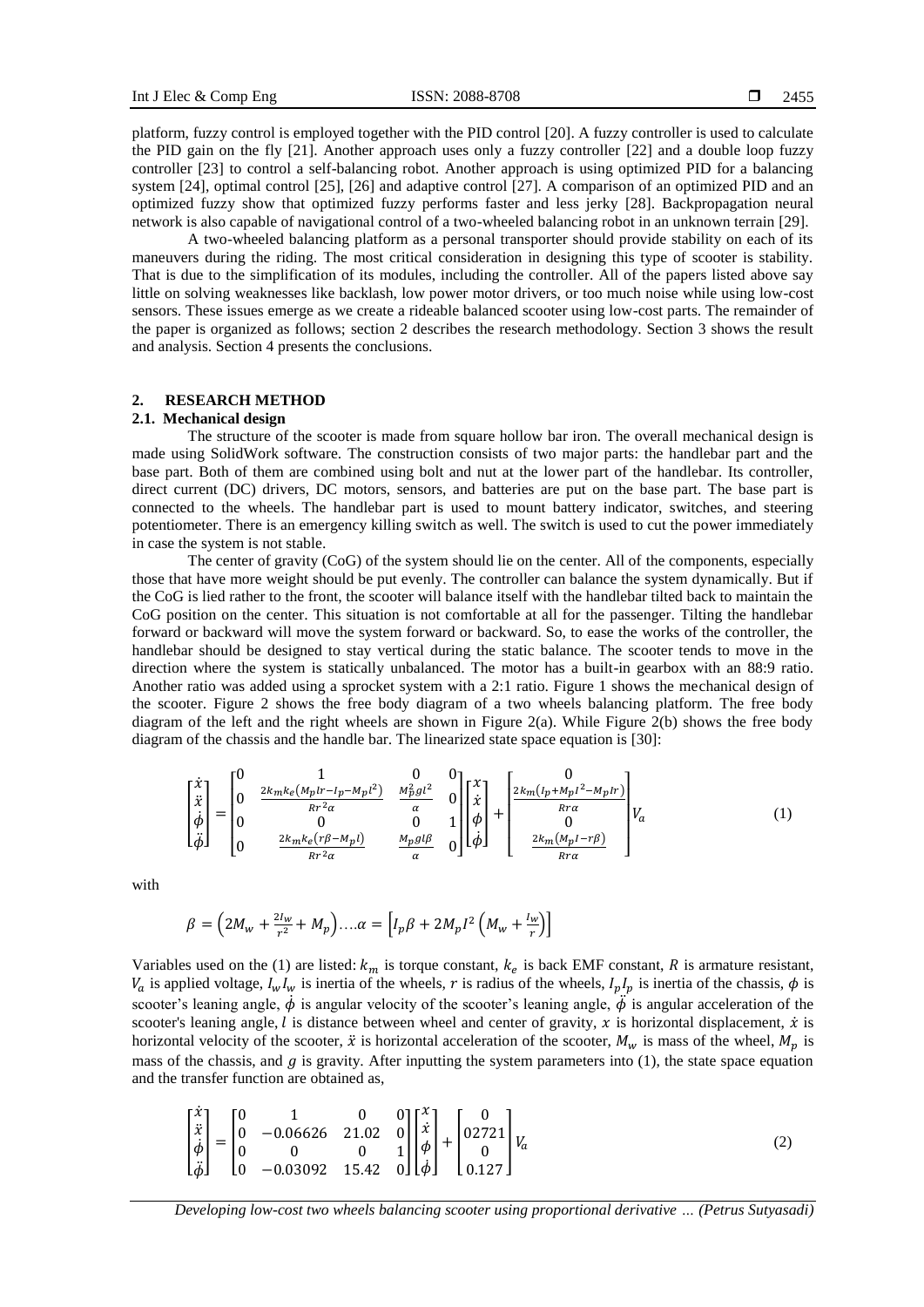$$
G(s) = G_1(s) + G_2(s)
$$
 (3)

$$
G_1(s) = \frac{x(s)}{v_a} = \frac{0.2721s^2 + 2.417e - 16s - 1.526}{s^4 + 0.06626s^3 - 15.42s^2 - 0.3714s}
$$
(4)

$$
G_2(s) = \frac{\varphi(s)}{v_a} = \frac{0.127s}{s^3 + 0.06626s^2 - 15.42s - 0.3714}
$$
\n<sup>(5)</sup>

A PD controller applicable on a single-input single-output (SISO) system only. Therefore, only scooter inclination transfer function will be considered. Figure 3(a) shows the overall control system block diagram. Since the reference angle is zero, the block diagram can be arranged like in Figure 3(b) to make it easier to analyze. Therefore, the equation become as in (6).

$$
\frac{\Phi(s)}{F(s)} = \frac{P(s)}{1 + C(s)P(s)}\tag{6}
$$



Figure 1. Mechanical design of the scooter



Figure 2. Free body diagram of the balancing scooter (a) free body diagram of the wheels and (b) free body diagram of the chassis and the handle bar



Figure 3. Re-arrange of the scooter closed loop system block diagram to get inclination angle response from an impulse disturbance (a) the closed loop block diagram of the system and (b) rearranged block diagram to make it easier to be analyzed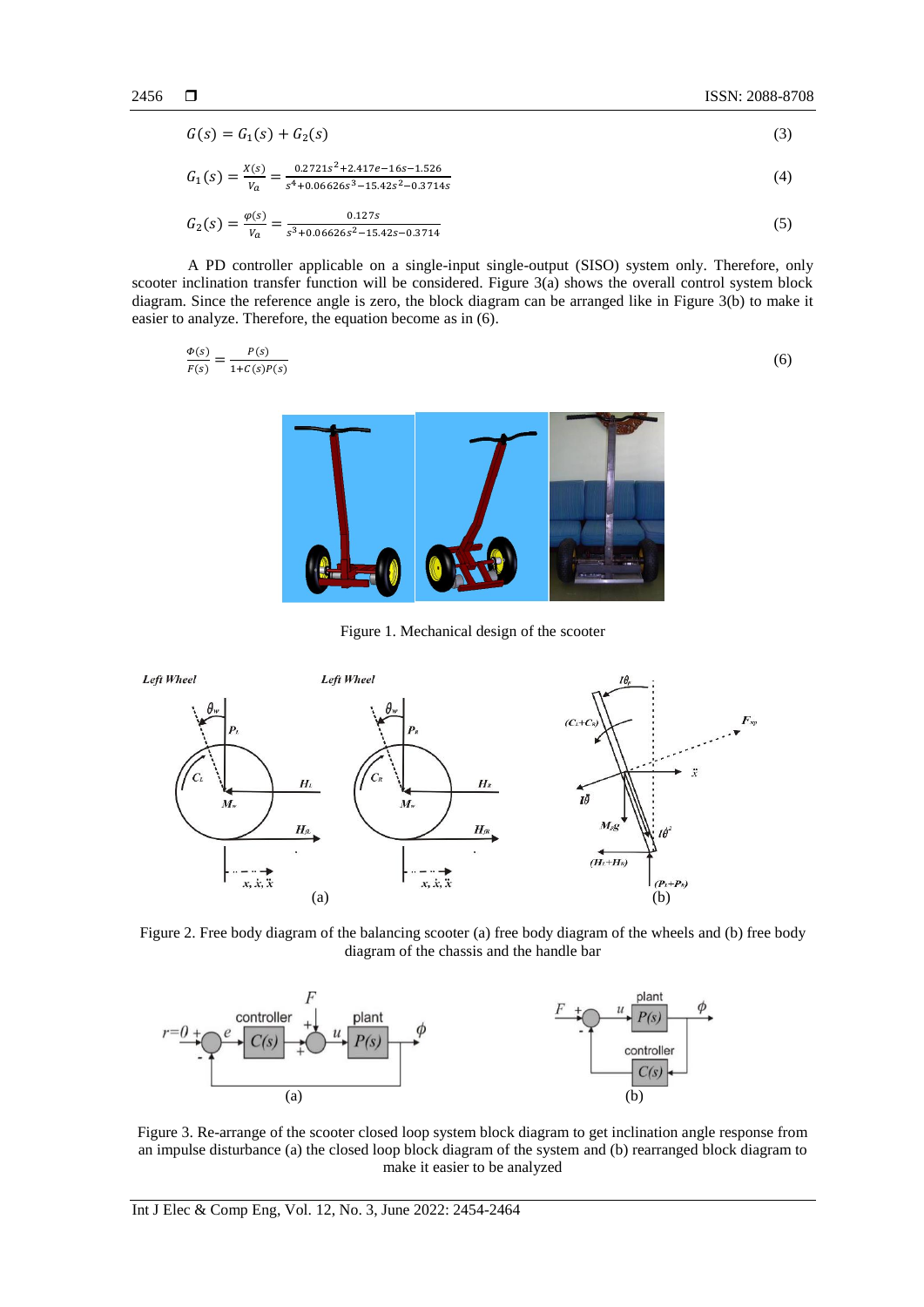## **2.2. Electronic design**

The electronic part of the system consists of a controller, DC motor driver, sensor, battery, user interface, and battery indicator. Figure 4 shows the block diagram of the control system. The sensor signals consist of angle and angle rate of the system refer to the vertical direction. A proportional derivative (PD) algorithm was employed to calculate the output signal. The output signal was translated into pulse width modulation (PWM) signal to rotate the DC motors.



Figure 4. Closed loop diagram block of the scooter

The tilt angle was provided by an accelerometer combined with a gyroscope packed into a single vertical gyro VG400. The accelerometer signal and the gyro signal were fused using Kalman fusion sensor or Kalman filter to get the angle value. Nowadays, a combo inertial measurement unit (IMU) consist of an accelerometer and gyroscope is available at a very cheap price. PD controller calculates the appropriate output for the motor using the angle and the rate angle information. All the calculations were done inside the microcontroller. The scooter uses a PIC16F877 microcontroller. Figure 5 shows the controller box that is consists of a PIC16F877 Microcontroller and a small battery to power the microcontroller, DC driver circuit, and vertical gyro sensor. A 16x2 LCD is put on the box to show the PD parameters such as the proportional gain and the differential gain. Outside the box, there are two potentiometers to set the PD gain and terminal for serial communication. The microcontroller sends the PD output to the DC motor driver circuit. The DC driver circuit uses the MOSFET IRF3205 H-Bridge circuit. The actuators of the scooter are two 250 watt DC motors connected to two 13-inch wheelbarrow wheels. The two DC motors get the power from two 12 volt dry cell batteries. Table 1 shows the list of the scooter's electronic components.



Figure 5. Controller box of the scooter

| Nο | Function            | Components                |
|----|---------------------|---------------------------|
|    | Tilt sensor         | combo VG400 vertical gyro |
|    | <b>Motor Driver</b> | MOSFET IRF3205 H Bridge   |
| 3  | Actuator            | MY1060 250 watt DC Motor  |
| 4  | <b>Power Source</b> | Dry Cell Battery 12 V     |

#### **2.3. Software design**

The scooter will balance itself by moving the platform toward the leaning direction of the handlebar. Information in which direction the system fall, how much the leaning angle now, and how fast the angle changes between times are important. A proportional and derivative controller is selected to manage all those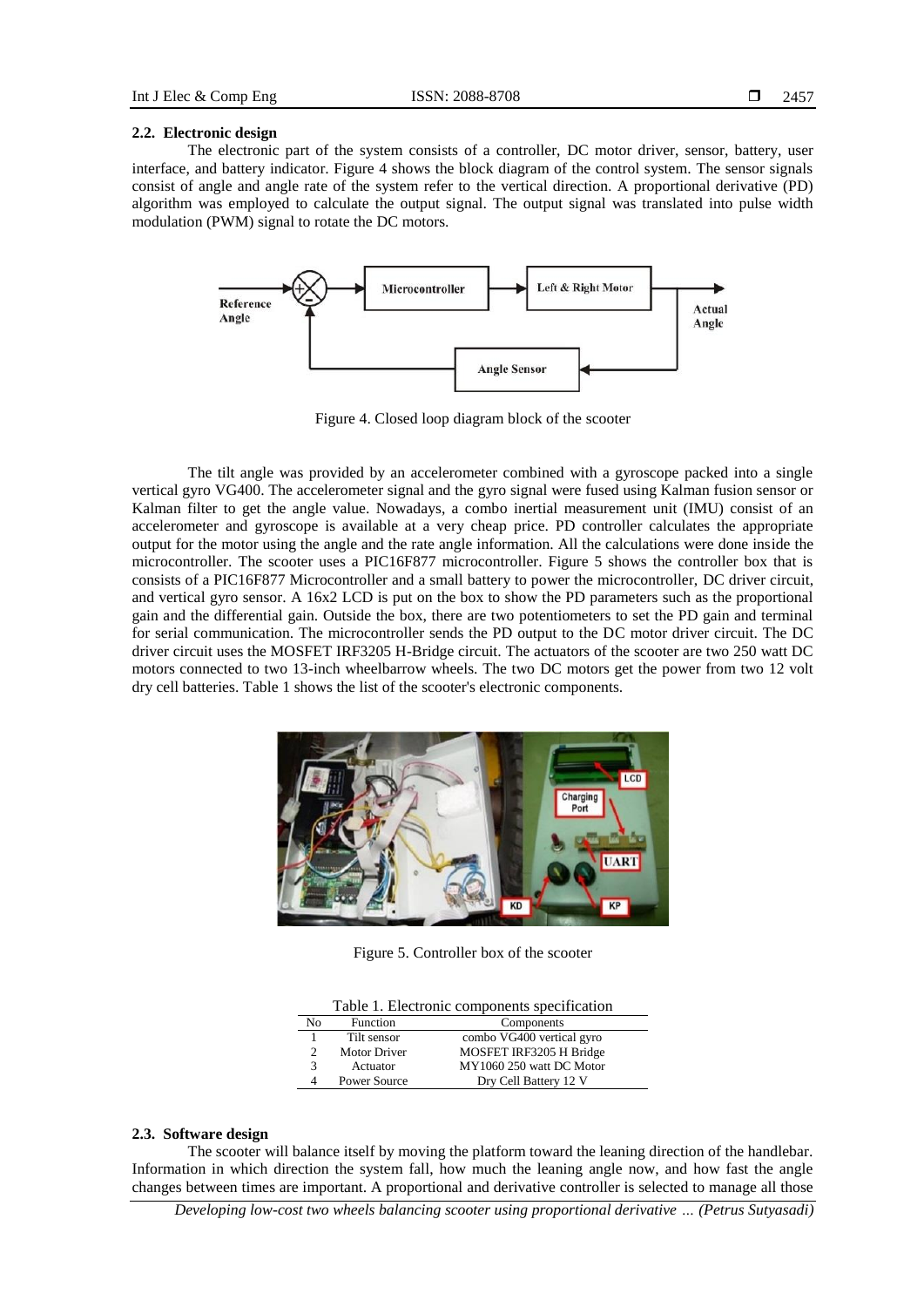information and calculate the torque needed to balance the system. The torque output for the motor is calculated by multiplying the angle and the rate angle with some constants. The PD controller output was converted into PWM value and sent to the DC motor driver. The DC motor will produce torque according to the PWM signal sent to the DC motor driver. Both the left and right motors received the same amount of value of PD output. However, the steering angle command differentiated the final control value sent to each of the DC motors. The algorithm of the PD controller is shown:

$$
P = K_p e \tag{7}
$$

$$
D = K_d \frac{de}{dt} \tag{8}
$$

$$
PD = P + D \tag{9}
$$

P is the value of the proportional controller, D is the derivative controller value, and PD is the overall controller output. The  $e$  is the error between the actual angle and the reference angle which is zero degree. It tells how much the tilting angle of the scooter's handlebar is. The  $\frac{de}{dt}$  is the derivative of the error. It tells how fast the scooter is handlebar falling backward or forward. The time cycle of the controller is 20 ms. At a very small PWM value, the wheels will not move. It needs to add a constant from the output value. However, the system needs a small dead band angle to improve the stabilization process by eliminating chattering around the equilibrium.

#### **2.3.1. Sensor fusion using Kalman filter**

The output generation speed of the accelerometer signal is fast but full of noise. While the output of the gyro signal is disturbed by gyro drift. Kalman Filter was used to fusing both of the signals to get better angle reading. Kalman filter is a linear estimator. It estimates the states in the presence of process noise and measurement noise. The process noise and the measurement noise are modeled as white noise [31]. Kalman filter is popular in autonomous navigation research [32]. The mean squared error between the estimate and the actual data is minimized. Consider the following equations: State equation:

$$
x_k = Ax_{k-1} + Bu_{k-1} + w_{k-1}
$$
 (10)

Output equation:

$$
z_k = Hx_k + v_k \tag{11}
$$

Variable x is the state variable, and  $\zeta$  is the measurement value with the measurement noise. In this case, the state variables are output angle and gyro bias/drift. *A* and *B* are the matrices of the states The process noise is represented by variable *w*, and the measurement noise is represented by variable *v*. Both of the parameters are random variables and assumed to have a normal probability distribution. The covariances *Q* and *R* also have a normal distribution and independent of each other. The covariance R can be determined based on the real measurement variance. While Q can be determined intuitively. Based on the experiment, if we put more on the Q accelerometer the output response is fast but noisy. If we put more on the Q gyro, the output response is slower but less noisy. The best response for the tilt feedback is Q accelerometer=0.001 and Q gyroscope=0.003. More detail on how to define matrices Q and R can be found in [33]. Kalman algorithm predicts the state estimates. It has two continuous processes which are "priory" and "posteriori" state estimate or "prediction" and "update" stages. The update is done by the sensor reading.

Initial error covariance and Initial estimated state must be described in the priory state estimate. Other parameters that should be put in the Kalman filter loop are the noise covariance *Ro* and the process noise covariance *Qo*. The predictor equations are as (12), (13):

$$
\hat{x}_k^- = A\hat{x}_{k-1} + Bu_{k-1} \tag{12}
$$

$$
P_k^- = AP_{k-1}A^T + Q \tag{13}
$$

The (12) calculates state estimate of the state variable, and error covariance estimate is calculated in (13). Error covariance is the error between the estimate of x and the true state. The following are the update equations: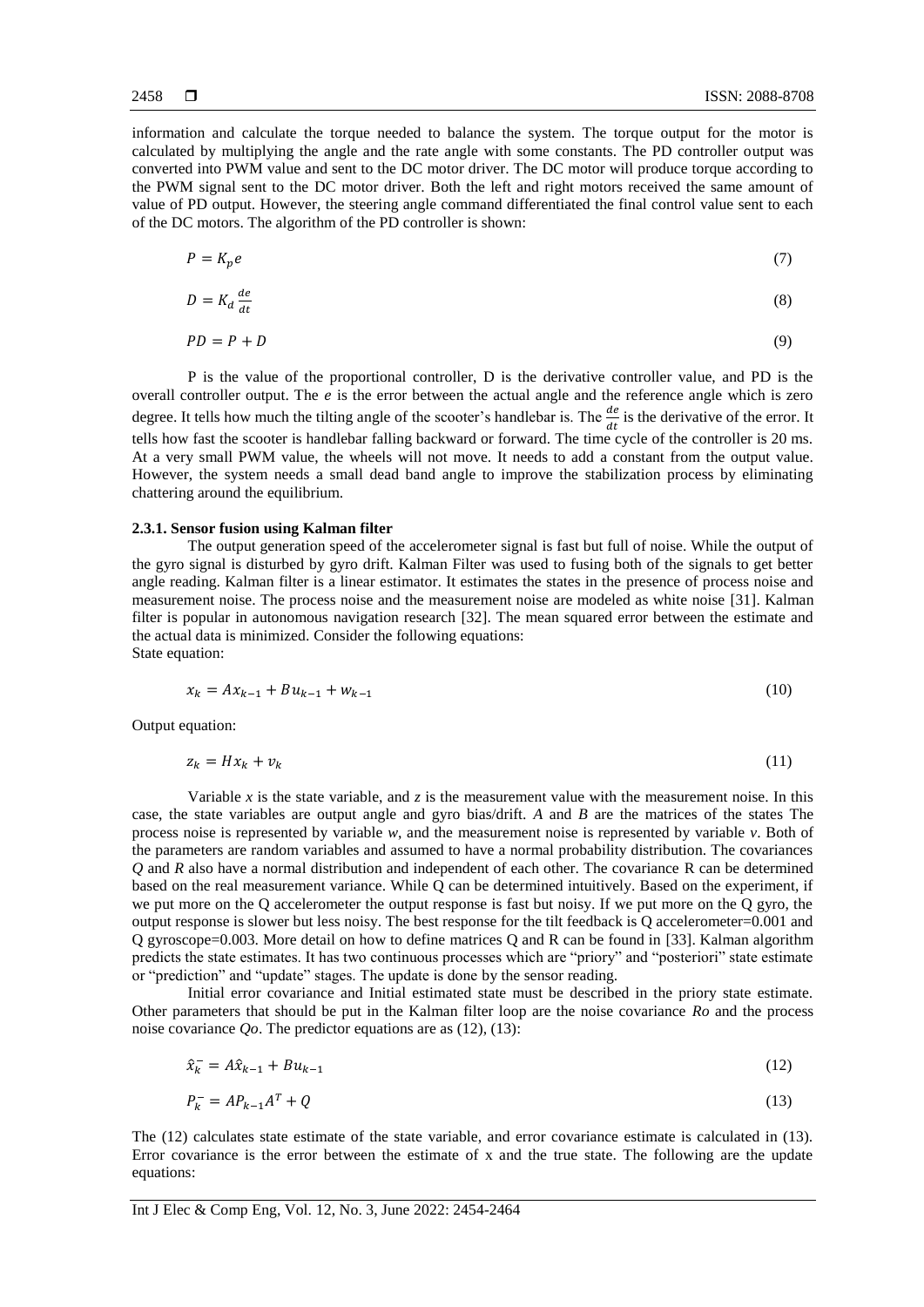$$
K_k = P_k^- H^T (H P_k^- H^T + R)^{-1}
$$
\n(14)

$$
\hat{x}_k = \hat{x}_k^- + K_k (z_k - H\hat{x}_k^-) \tag{15}
$$

$$
P_k = (I - K_k H) P_k^- \tag{16}
$$

The error covariance P will be minimized by gain K, H and R are the measurement matrix and the measurement covariance matrix respectively. The "a posteriori" state estimate is calculated in (15). Pk is the covariance matrix of the "a posteriori".

Both gyroscope and accelerometer have their drawbacks. The gyroscope signal tends to drift along the time, and the accelerometer has significant measurement noise. To take only their advantages needs a little bit of effort. Kalman fusion sensor is one of a good way for that. By combining some information, the Kalman filter gets a good estimate of the actual tilt angle. Kalman filter was applied with angle and gyro bias as the state variables. The steps of the Kalman Filter cycle is explained:

Step 1. Variable initialization

- a) Determine the frequency of the gyro rate measurement to update the state.
- b) Determine R (measurement covariance noise)
- c) Determine R (process covariance noise)
- Step 2. Routine updated every "*dt*"
- a) Determine update of the covariance matrix

$$
P_{k+1} = P_{k+1} + \dot{P}d_t
$$

$$
\dot{P} = AP_k + P_k A' + Q
$$

b) Determine update of the estimated state

$$
\theta += g d_t
$$

 $g = gyro_m e asurement - gyro_bias$ 

Step 3. When the accelerometer reading is ready, the routine is updated.

- a) Determine the Kalman gain  $K = P_{k+1}H^{T}(HP_{k+1}H^{T} + R)$
- b) Update the covariance matrix  $P_{k+1} = (I KH)P_{k+1}$
- c) Update the state estimate  $X+=K(acelement\_measurement\_angle \theta)$ )

#### **2.3.2. Custom strategies for controlling the two wheels balancing scooter**

A balancing scooter is a highly non-linear system. On the other hand, a PD controller is a linear controller. Therefore, there are some non-linear problems on the system that a PD controller cannot handle. We need to overcome those problems by adding some strategies to the controller. The biggest problem is when the scooter cannot pull back the handlebar when the passenger sets its leaning angle too big by pushing it too far. Secondly, a low-cost DC motor with a gearbox usually has a big backlash. A sudden change in the direction of the motor rotation will cause a hard impact on the gearbox or the chain sprocket system. The system's response may oscillate and lead to instability. Figure 6(a) shows the main loop of the controller. Besides the PD controller, there are exceeding angle routine, backlash routine, and steering routine. Figure 6(b) shows the steering routine. Exceeding angle routine is used to limit the forward tilting angle. The forward velocity is proportional to the leaning forward angle. The bigger the angle the faster the scooter will run. The speed is limited by limiting the forward tilting angle to prevent over-speed. If the leaning angle is too big, the system will push the handlebar backward. This also prevents the rider from falling forward if the scooter cannot reach the required speed to tilt back the handlebar. The routine flowchart is shown in Figure 6(c).

The scooter uses a sprocket and chain of a bicycle. It has a significant backlash that causes a significant impact when the rotation direction of the motor is changed. If it happened near the equilibrium position, it generates hardware vibration. It makes the mechanical part easy to be worn out. It also gives significant disturbance to the balancing process. The routine of the anti-backlash is shown in Figure 6(d) it is done by rotating the sprocket fast in just several milliseconds. Enough to fill the backlash gap and then continue to follow the PD routine until the direction of the motor is changed again.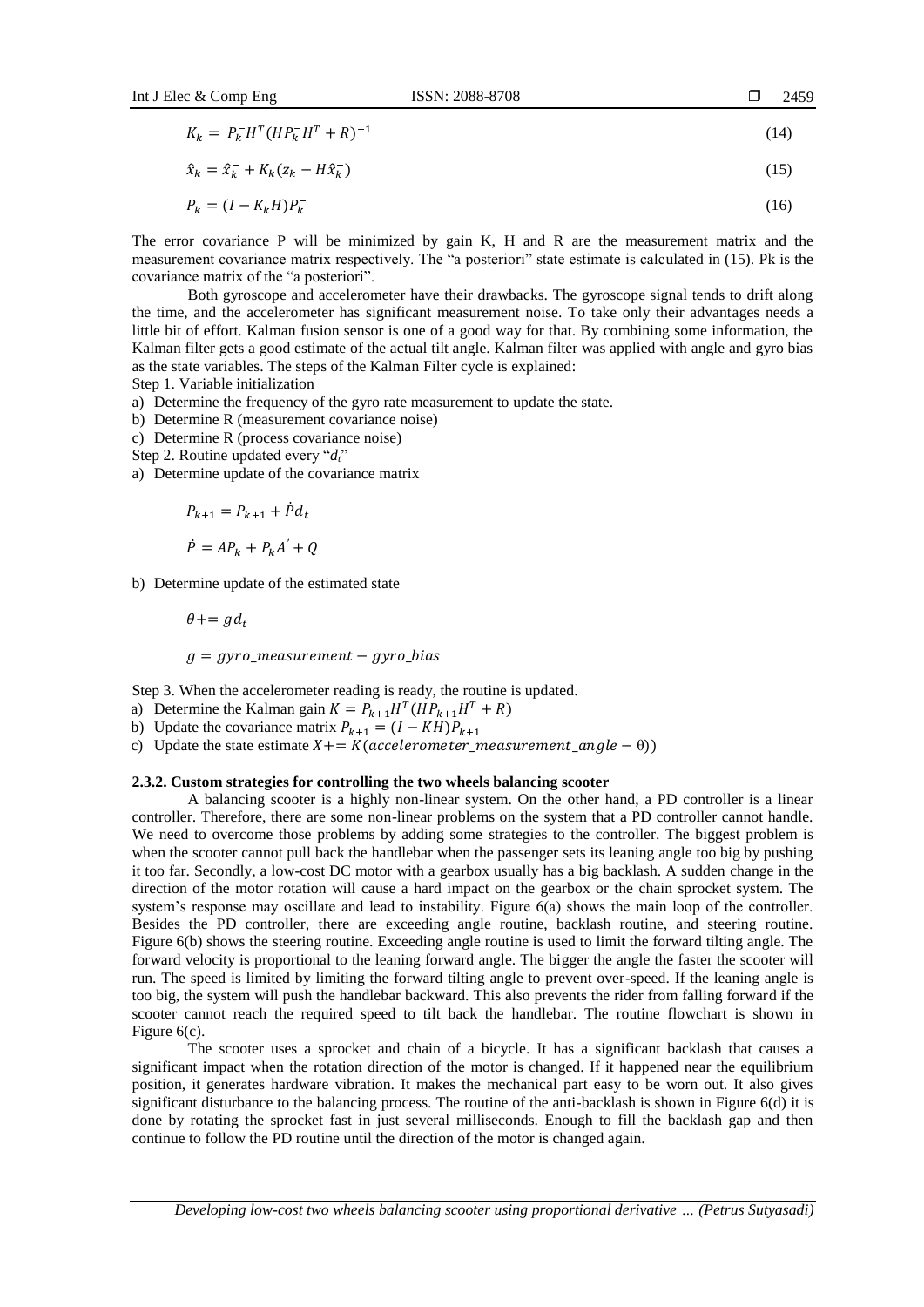

Figure 6. Flowchart of the scooter control algorithm (a) main controller loop, (b) steering algorithm, (c) push handlebar back if exceeding max angle, and (d) anti backlash algorithm

# **3. RESULTS AND ANALYSIS**

One method to tune the PID constant is Ziegler Nichols tuning method [34]. By using only proportional controller, the scooter's system response was plotted. The proportional gain was gradually increased until the system response oscillates with a constant amplitude. The gain on that stage then called as the ultimate gain, and the period of the oscillation called as the ultimate period. By using Ziegler Nicholes table, the PID gain can be calculated. The ultimate oscillation due to the ultimate gain from the experiment is shown in Figure 7. The achieved ultimate gain and the ultimate period are 6 and 1.088 second respectively. Based on the Ziegler Nichols formula, the proportional gain is 3.6 and the derivative gain is 0.49.

Simulation result of the closed loop system from (6) is shown in Figure 8. The result shows that using PD controller the scooter system can be balanced. Even when there is exist an impulse force on the system, it can balance itself and move the scooter handlebar back in zero degree again. The scooter balancing performance using the result from the Ziegler Nichols method is shown in Figure 9. The scooter can stay balanced around the equilibrium or zero degree. But it oscillates with the amplitude in the average of  $\pm 2$  degree.

The Ziegler Nichols, however, can give good starting value of the PD gain. But it needs manual fine tuning to make the system more stable. By adding fine manual tuning, the best PD gains achieved are  $KP=3.6$ and KD=5.39. KD is slightly higher because it is intended to reduce the overshoot. This combination of PD gains satisfies the stability requirement of this system. The system response in Figure 10 shows an acceptable result as the oscillation does not go beyond 1.5 degrees. The oscillation mostly happens at a negative angle. It means that the handlebar a little bit leans in the forward direction. The negative angle of the system indicates that the transporter leans to the front and makes an angle against the vertical direction. If the system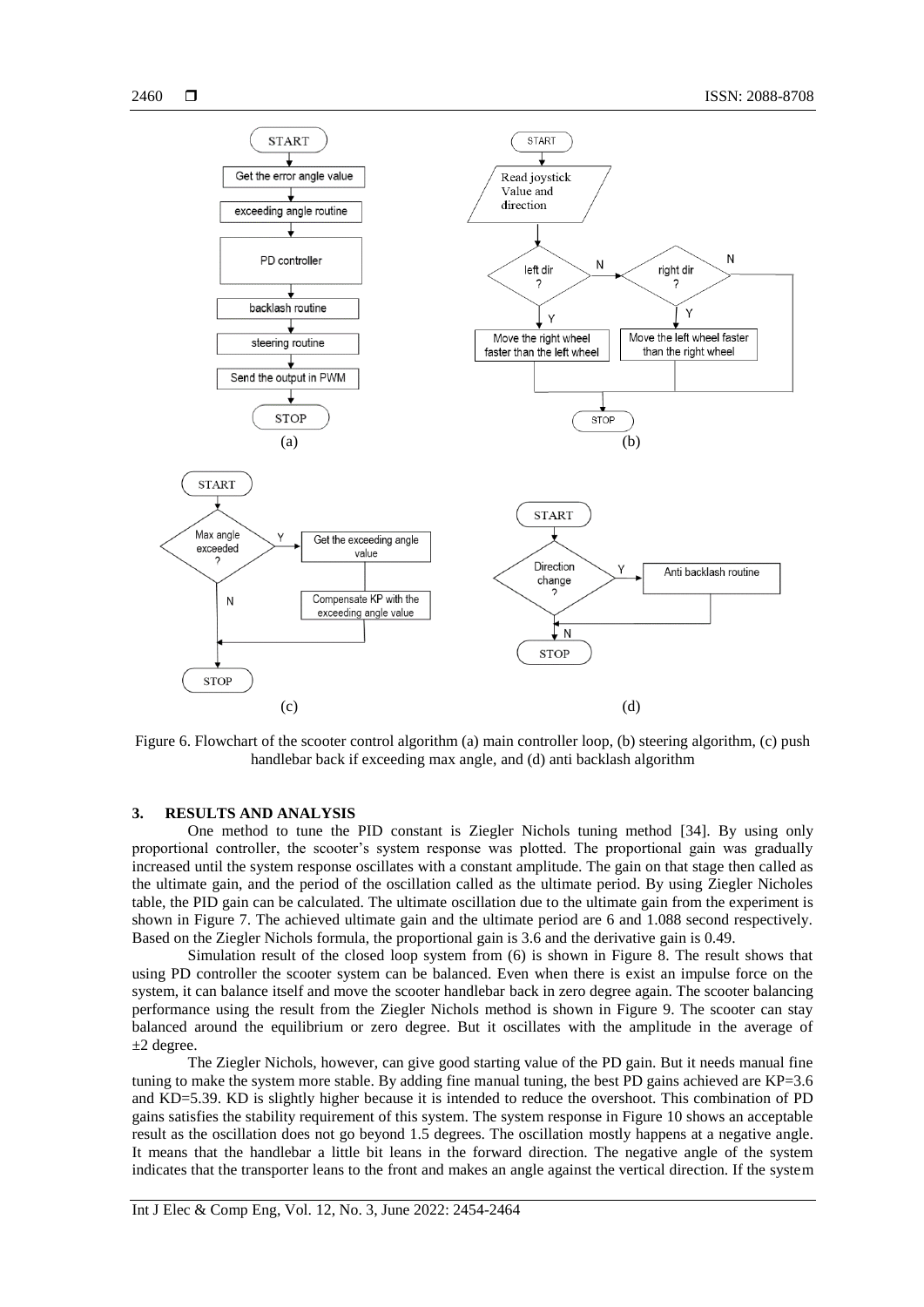tends to lean forward or backward, it can be corrected by adjusting the weight distribution of the parts or components inside the system. If the angle is not so big, it can be corrected by changing the reference angle. Changing the reference angle can fix the relative vertical position of the system. However, the platform might be slightly inclined.

Figure 11 and Figure 12 show the inclination angle and the controller output signal to correct the position without and with passenger respectively. The output response of the controller follows the algorithm properly. On the application, the system limits the angle to 20 degrees. If the system angle is more than 20 degrees, the controller will not send any output to the motor. This is done to protect the rider so that the system will not run too fast when the angle is too big.



Figure 7. The ultimate oscillation result from the Ziegler Nichols PID tuning method



Figure 9. The scooter balancing performance with Ziegler Nichols PID gain tuning



Figure 11. Scooter without passenger balancing performance



Figure 8. Simulation result of a scooter response to an impulse input



Figure 10. The scooter balancing performance with manual PD gain tuning.





*Developing low-cost two wheels balancing scooter using proportional derivative … (Petrus Sutyasadi)*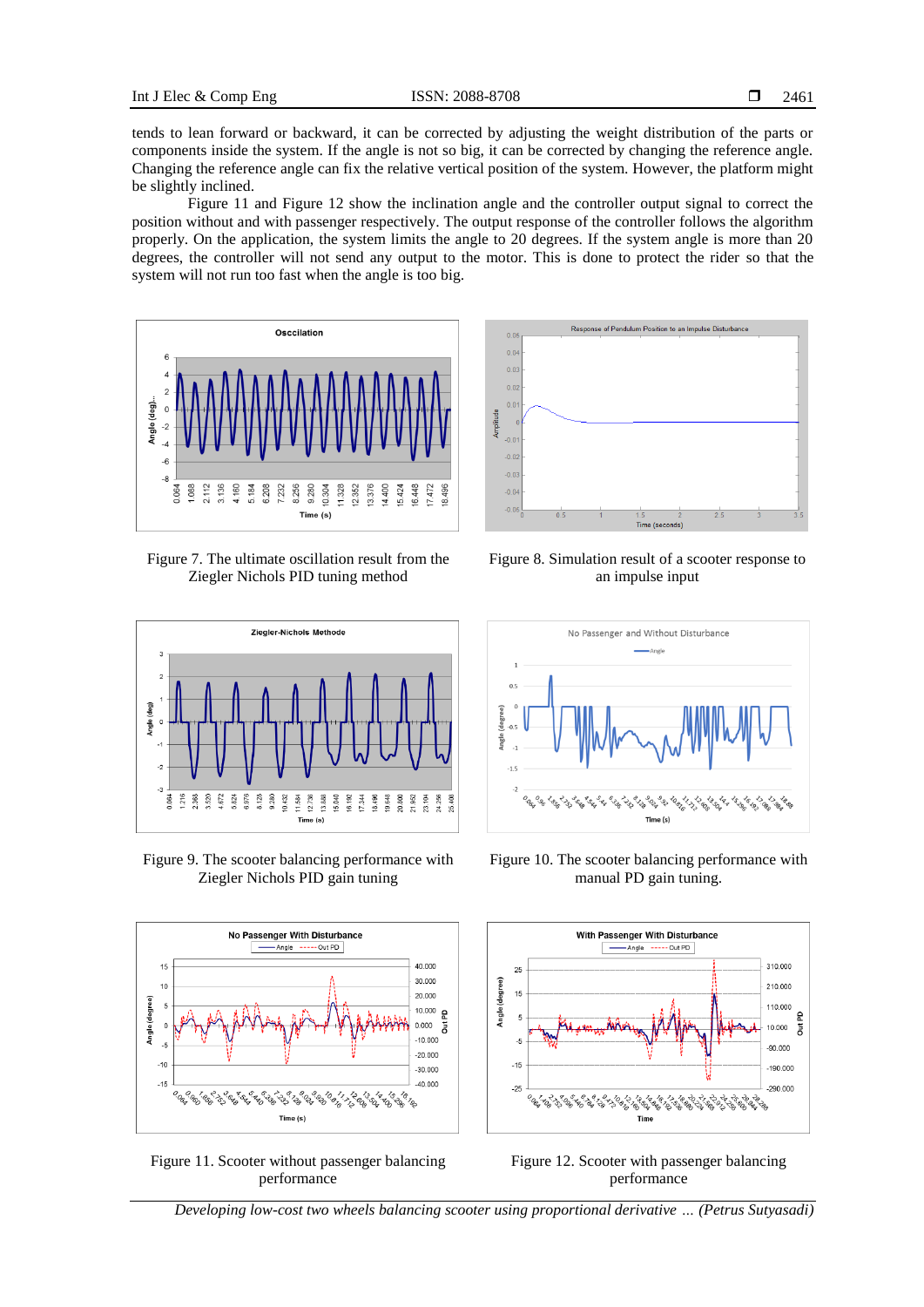Figure 13 shows the scooter testing on a tennis court. Figure 13(a) shows when the scooter at rest and Figure 13(b) shows when the scooter has a rider on it. The scooter moved forward when the handlebar was pushed forward. On the opposite, it runs backward when the handlebar is pulled backward. The bigger the angle the faster the system will move.

The faster the motor is rotated, the lesser the torque is produced. This will affect the stability of the system. Motor torque is reduced because the voltage from the battery is reduced by back EMF generated by the motor itself. Moreover, if the scooter moves on a rough surface, it will experience larger disturbance. The future recommendation is to study the variation of the passenger weight to the stability of the system. Different inertia needs a different set of PID gain. Gain scheduling or PID adaptive can be a good candidate for future investigation. Another approach is using a robust controller. H∞ robust controller with a simple structure such as PID structure is also a good controller for a small embedded system [35]. With a robust controller, the system is stable even in the presence of uncertainties including a variation of passengers.



Figure 13. Hardware experiment on a tennis court (a) Scooter at rest position without passenger and (b) Scooter cruises with passenger

## **4. CONCLUSION**

The personal transporter or the balancing scooter is successfully developed. The scooter can be ridden and controlled through the leaning handlebar and the steering potentiometer. A rider with maximum 65 kgs of weight successfully rides the scooter and does some maneuvers with it. Limitation of 65 kgs merely due to the mechanical reason. The chassis that support the passenger is made from sheet metal. It starts to deform when someone more than 65 kgs stands over it. The scooter has good maneuverability in limited space. It can rotate 360 degrees in a spot. The system also has a good balance in the reverse direction. The oscillation around the equilibrium takes less than plus-minus 1.5 degrees which is neglectable by the rider since they will not realize it on the handlebar. When it has a rider on it, the oscillation is reduced due to the damping effect from the rider's hand.

#### **REFERENCES**

- [1] H. J. T. Smith and J. A. Blackburn, "Experimental study of an inverted pendulum," *American Journal of Physics*, vol. 60, no. 10, pp. 909–911, Oct. 1992, doi: 10.1119/1.17012.
- [2] O. Mayr, "The origins of feedback control," *Scientific American*, vol. 223, no. 4, pp. 110–118, Oct. 1970, doi: 10.1038/scientificamerican1070-110.
- [3] N. Yazdi, F. Ayazi, and K. Najafi, "Micromachined inertial sensors," in *Proceedings of the IEEE*, 1998, vol. 86, no. 8, pp. 1640–1659, doi: 10.1109/5.704269.
- [4] M. R. M. Romlay, M. I. Azhar, S. F. Toha, and M. M. Rashid, "Two-wheel balancing robot; review on control methods and experiments," *International Journal of Recent Technology and Engineering (IJRTE)*, vol. 7, no. 6S, pp. 106–112, 2019.
- [5] F. Grasser, A. D'Arrigo, S. Colombi, and A. C. Rufer, "JOE: a mobile, inverted pendulum," *IEEE Transactions on Industrial Electronics*, vol. 49, no. 1, pp. 107–114, 2002, doi: 10.1109/41.982254.
- [6] M. U. Draz, M. S. Ali, M. Majeed, U. Ejaz, and U. Izhar, "Segway electric vehicle," in *2012 International Conference of Robotics and Artificial Intelligence*, Oct. 2012, pp. 34–39, doi: 10.1109/ICRAI.2012.6413423.
- [7] T.-P. A. Perdicoulis and P. L. Dos Santos, "The secrets of segway revealed to students: revisiting the inverted pendulum," in *2018 13th APCA International Conference on Control and Soft Computing (CONTROLO)*, Jun. 2018, pp. 43–48, doi: 10.1109/CONTROLO.2018.8514296.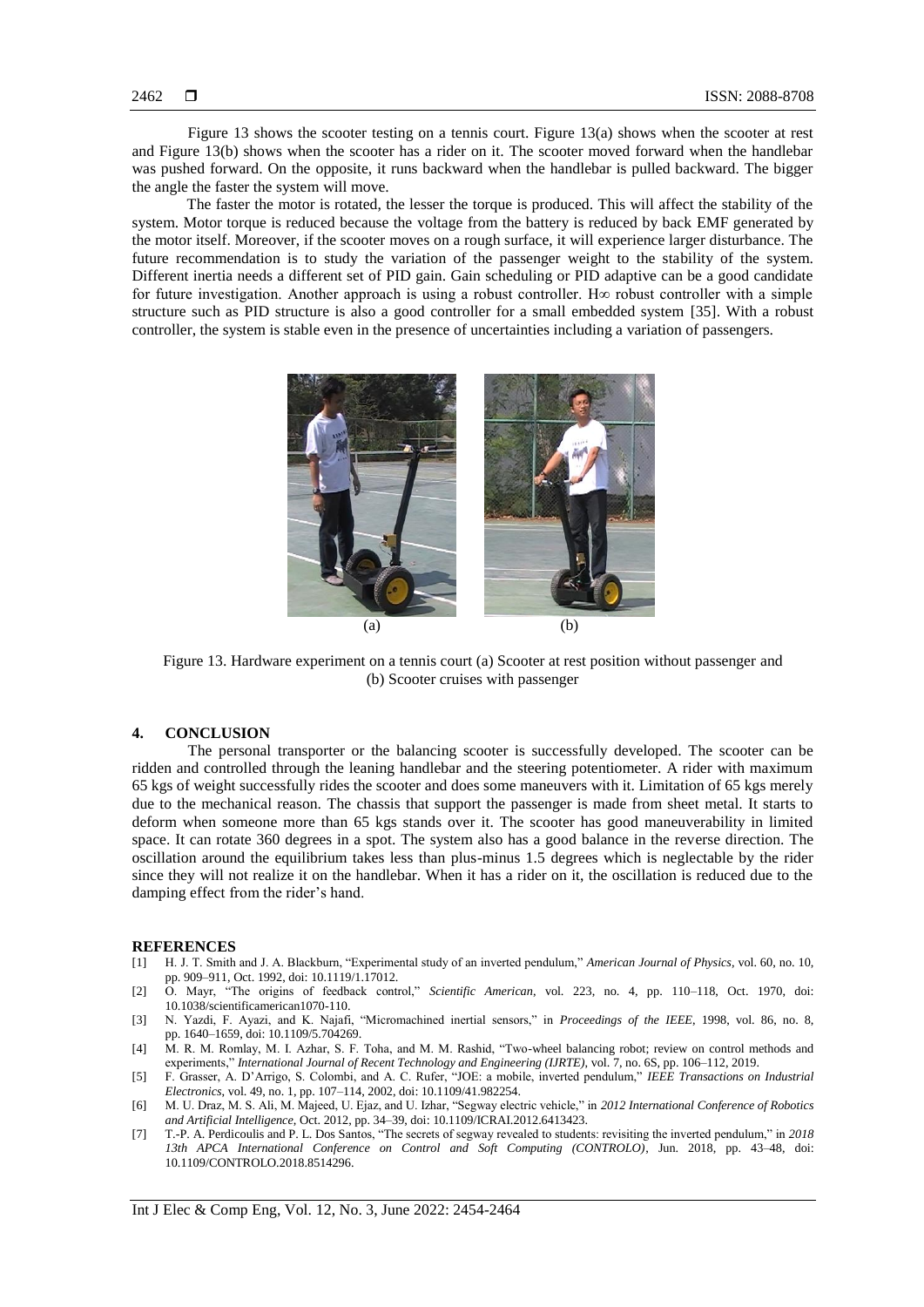- [8] K. Zakova and M. Hok, "Interactive three dimensional presentation of Segway laboratory model," in *2016 International Conference on Emerging eLearning Technologies and Applications (ICETA)*, Nov. 2016, pp. 377–380, doi: 10.1109/ICETA.2016.7802064.
- [9] T. Kuwata, M. Tanaka, M. Wada, T. Umetani, and M. Ito, "Localization of segway RMP," in *SICE Annual Conference 2011*, 2011, pp. 1675–1680.
- [10] P. D. Ba, S.-G. Lee, S. Back, J. Kim, and M. K. Lee, "Balancing and translation control of a ball segway that a human can ride," in *2016 16th International Conference on Control, Automation and Systems (ICCAS)*, Oct. 2016, pp. 477–480, doi: 10.1109/ICCAS.2016.7832362.
- [11] S. Back and S.-G. Lee, "Modeling and control system design of a ball segway," in *2016 16th International Conference on Control, Automation and Systems (ICCAS)*, Oct. 2016, pp. 481–483, doi: 10.1109/ICCAS.2016.7832363.
- [12] Y. G. Rashid and A. M. A. Hussain, "Implementing optimization of PID controller for DC motor speed control," *Indonesian Journal of Electrical Engineering and Computer Science (IJEECS)*, vol. 23, no. 2, pp. 657–664, Aug. 2021, doi: 10.11591/ijeecs.v23.i2.pp657-664.
- [13] M. Abdulelah Alawan and O. J. Mohammed Al-Furaiji, "Numerous speeds-loads controller for DC-shunt motor based on PID controller with on-line parameters tuning supported by genetic algorithm," *Indonesian Journal of Electrical Engineering and Computer Science (IJEECS)*, vol. 21, no. 1, pp. 64–73, Jan. 2021, doi: 10.11591/ijeecs.v21.i1.pp64-73.
- [14] S. N. Al-Bargothi, G. M. Qaryouti, and Q. M. Jaber, "Speed control of DC motor using conventional and adaptive PID controllers," *Indonesian Journal of Electrical Engineering and Computer Science (IJEECS)*, vol. 16, no. 3, pp. 1221–1228, Dec. 2019, doi: 10.11591/ijeecs.v16.i3.pp1221-1228.
- [15] O. A. Trujillo, N. Toro-García, and F. E. Hoyos, "PID controller using rapid control prototyping techniques," *International Journal of Electrical and Computer Engineering (IJECE)*, vol. 9, no. 3, pp. 1645–1655, Jun. 2019, doi: 10.11591/ijece.v9i3.pp1645-1655.
- [16] M. H. Salehpour, H. D. Taghirad, and H. Moradi, "Two PID-based controllers for a tethered segway on dome shaped structures," in *2018 6th RSI International Conference on Robotics and Mechatronics (IcRoM)*, Oct. 2018, pp. 577–582, doi: 10.1109/ICRoM.2018.8657643.
- [17] Y. Ye, C.-B. Yin, Y. Gong, and J. Zhou, "Position control of nonlinear hydraulic system using an improved PSO based PID controller," *Mechanical Systems and Signal Processing*, vol. 83, pp. 241–259, Jan. 2017, doi: 10.1016/j.ymssp.2016.06.010.
- [18] A. Kaba, "Improved PID rate control of a quadrotor with a convexity-based surrogated model," *Aircraft Engineering and Aerospace Technology*, vol. 93, no. 8, pp. 1287–1301, Sep. 2021, doi: 10.1108/AEAT-03-2021-0093.
- [19] M. Rahman, Z. C. Ong, W. T. Chong, and S. Julai, "Smart semi-active PID-ACO control strategy for tower vibration reduction in wind turbines with MR damper," *Earthquake Engineering and Engineering Vibration*, vol. 18, no. 4, pp. 887–902, Oct. 2019, doi: 10.1007/s11803-019-0541-6.
- [20] B. Sumantri, E. H. Binugroho, I. M. Putra, and R. Rokhana, "Fuzzy-PID controller for an energy efficient personal vehicle: Twowheel electric skateboard," *International Journal of Electrical and Computer Engineering (IJECE)*, vol. 9, no. 6, pp. 5312–5320, Dec. 2019, doi: 10.11591/ijece.v9i6.pp5312-5320.
- [21] T. Qi, C. Li, W. Kai, and L. Yan, "Research on motion control of mobile robot with fuzzy PID arithmetic," in *2009 9th International Conference on Electronic Measurement and Instruments*, Aug. 2009, pp. 3–366, doi: 10.1109/ICEMI.2009.5274284.
- [22] Á. Odry, R. Fullér, I. J. Rudas, and P. Odry, "Fuzzy control of self‐balancing robots: A control laboratory project," *Computer Applications in Engineering Education*, vol. 28, no. 3, pp. 512–535, May 2020, doi: 10.1002/cae.22219.
- [23] C.-F. Hsu and W.-F. Kao, "Double-loop fuzzy motion control with CoG supervisor for two-wheeled self-balancing assistant robots," *International Journal of Dynamics and Control*, vol. 8, no. 3, pp. 851–866, Sep. 2020, doi: 10.1007/s40435-020-00617-y.
- [24] P. Sutyasadi and M. Parnichkun, "Push recovery control of quadruped robot using particle swarm optimization based structure specified mixed sensitivity H2 / H∞ control," *Industrial Robot: the international journal of robotics research and application*, vol. 47, no. 3, pp. 423–434, Mar. 2020, doi: 10.1108/IR-06-2019-0135.
- [25] S. Chantarachit, "Development and control segway by LQR adjustable gain," in *2019 International Conference on Information and Communications Technology (ICOIACT)*, Jul. 2019, pp. 649–653, doi: 10.1109/ICOIACT46704.2019.8938489.
- [26] R. Babazadeh, A. G. Khiabani, and H. Azmi, "Optimal control of Segway personal transporter," in *2016 4th International Conference on Control, Instrumentation, and Automation (ICCIA)*, Jan. 2016, pp. 18–22, doi: 10.1109/ICCIAutom.2016.7483129.
- [27] W. Netto, R. Lakhani, and S. M. Sundaram, "Design and performance comparison of different adaptive control schemes for pitch angle control in a twin-rotor-MIMO-system," *International Journal of Electrical and Computer Engineering (IJECE)*, vol. 9, no. 5, p. 4114, Oct. 2019, doi: 10.11591/ijece.v9i5.pp4114-4129.
- [28] A. Odry and R. Fuller, "Comparison of optimized pid and fuzzy control strategies on a mobile pendulum robot," in *2018 IEEE 12th International Symposium on Applied Computational Intelligence and Informatics (SACI)*, May 2018, pp. 207–212, doi: 10.1109/SACI.2018.8440947.
- [29] A. Chhotray and D. R. Parhi, "Navigational control analysis of two-wheeled self-balancing robot in an unknown terrain using back-propagation neural network integrated modified DAYANI approach," *Robotica*, vol. 37, no. 8, pp. 1346–1362, Aug. 2019, doi: 10.1017/S0263574718001558.
- [30] R. C. Ooi, "Balancing a two-wheeled autonomous robot," University of Western Australia School of Mechanical Engineering, 2003.
- [31] O. Bayasli and H. Salhi, "The cubic root unscented kalman filter to estimate the position and orientation of mobile robot trajectory," *International Journal of Electrical and Computer Engineering (IJECE)*, vol. 10, no. 5, pp. 5243–5250, Oct. 2020, doi: 10.11591/ijece.v10i5.pp5243-5250.
- [32] L. Lasmadi, A. I. Cahyadi, S. Herdjunanto, and R. Hidayat, "Inertial navigation for quadrotor using Kalman filter with drift compensation," *International Journal of Electrical and Computer Engineering (IJECE)*, vol. 7, no. 5, pp. 2596–2604, Oct. 2017, doi: 10.11591/ijece.v7i5.pp2596-2604.
- [33] Y. Zahraoui and M. Akherraz, "Kalman filtering applied to induction motor state estimation," in *Dynamic Data Assimilation-Beating the Uncertainties*, IntechOpen, 2020.
- [34] M. Nafea, A. R. M. Ali, J. Baliah, and M. S. Mohamed Ali, "Metamodel-based optimization of a PID controller parameters for a coupled-tank system," *Telecommunication Computing Electronics and Control (TELKOMNIKA)*, vol. 16, no. 4, pp. 1590–1596, Aug. 2018, doi: 10.12928/telkomnika.v16i4.9069.
- [35] P. Sutyasadi and M. B. Wicaksono, "Joint control of a robotic arm using particle swarm optimization based H2/H∞ robust control on arduino," *Telecommunication Computing Electronics and Control (TELKOMNIKA)*, vol. 18, no. 2, pp. 1021–1029, Apr. 2020, doi: 10.12928/telkomnika.v18i2.14749.